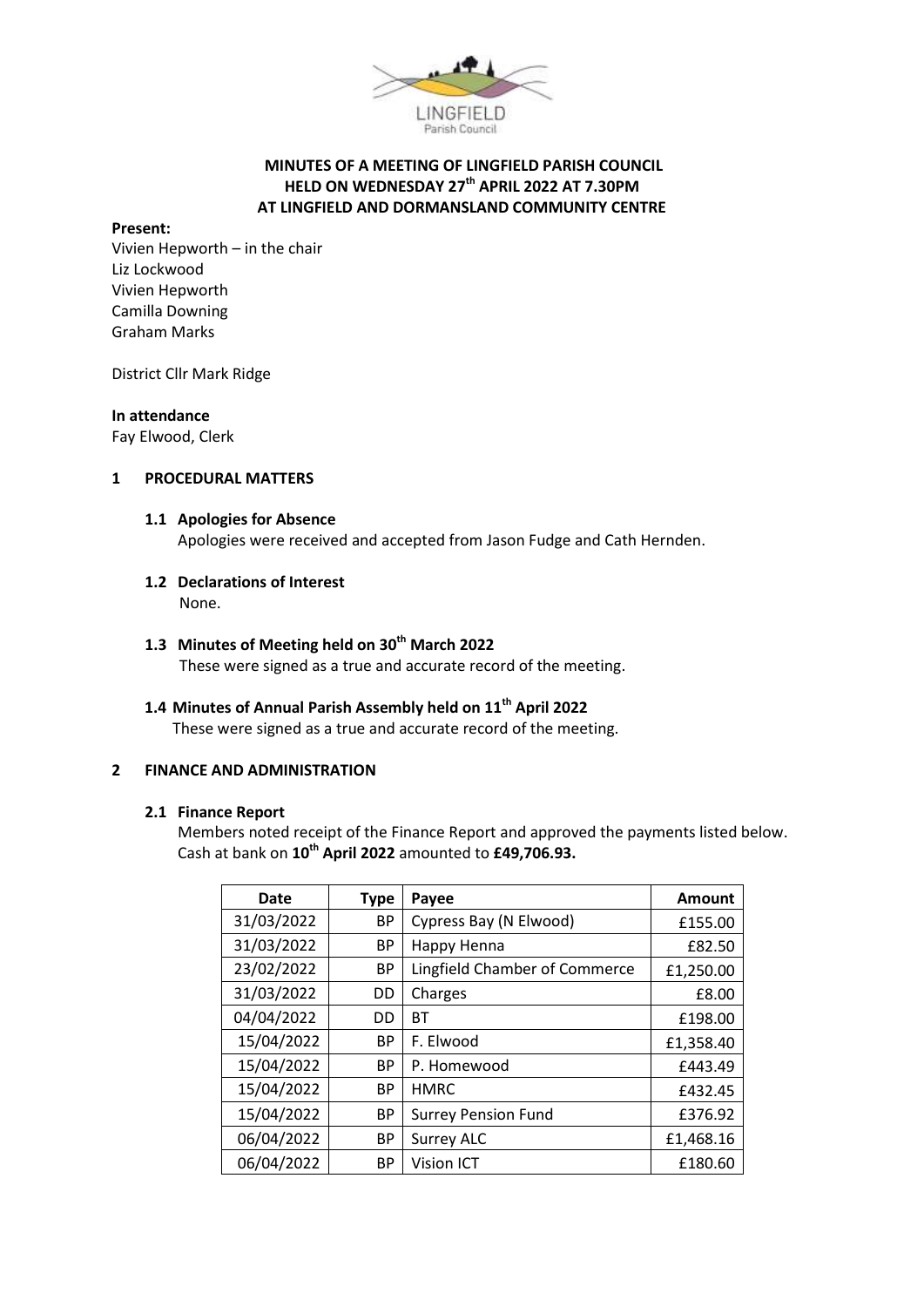| 06/04/2022 | ВP        | <b>SLCC</b>               | £171.00   |
|------------|-----------|---------------------------|-----------|
| 21/04/2022 | <b>BP</b> | F. Elwood - Jubilee       | £30.00    |
| 21/04/2022 | ВP        | R.V. Deller               | £560.00   |
| 21/04/2022 | ВP        | <b>Vision ICT</b>         | £129.60   |
| 21/04/2022 | <b>BP</b> | F. Elwood - Catering APA  | £55.08    |
| 21/04/2022 | <b>BP</b> | The Print Room            | £60.00    |
| 21/04/2022 | ВP        | F. Elwood - Defib Battery | £246.00   |
| 21/04/2022 | <b>BP</b> | M. Hobden - Plumber       | £90.00    |
|            |           | Total                     | £7,295.20 |

#### **2.2 Defibrillator**

The clerk has arranged for the battery and pads to be replaced on the defibrillator held at the Community Centre.

**Resolution**: Members approved the emergency payment of £246.

#### **2.3 Expenditure at Centenary Fields Allotments**

Allotment holders at Centenary Fields allotments reported a broken stop cock in one of the water troughs.

**Resolution:** Members approved the emergency expenditure of £90 to replace the ball cock.

# **2.4 Accounts for year ending 31st March 2022**

The clerk presented the draft accounts for consideration. **Resolution:** Members approved the draft accounts subject to checking by the Internal Auditor.

### **2.5 Annual Governance Statement Section 1 of the Annual Return**

The clerk presented the draft of the Annual Return Section 1. **Resolution**: Members approved Section 1 of the Annual Return subject to checking by the Internal Auditor.

# **2.6 Annual Governance Statement – Section 2 of the Annual Return**

The clerk presented the draft of the Annual Return Section 2. **Resolution**: Members approved Section 2 of the Annual Return subject to checking by the Internal Auditor.

#### **2.7 Risk Assessments**

The clerk presented Risk Assessments for the following:- Parish Property Parish Office Finance and Grants Allotments Nature Reserves Remembrance Day **Resolution:** Members approved the risk assessments listed above.

# **2.8 Clerk's Salary**

**Resolution:** Members of the press and public were excluded to allow members to discuss the clerk's appraisal and salary. The clerk also left the room while this item was discussed. The Chairman has carried out an Appraisal and recommended an increase to Spinal Point 29 on the NALC Salary Scales.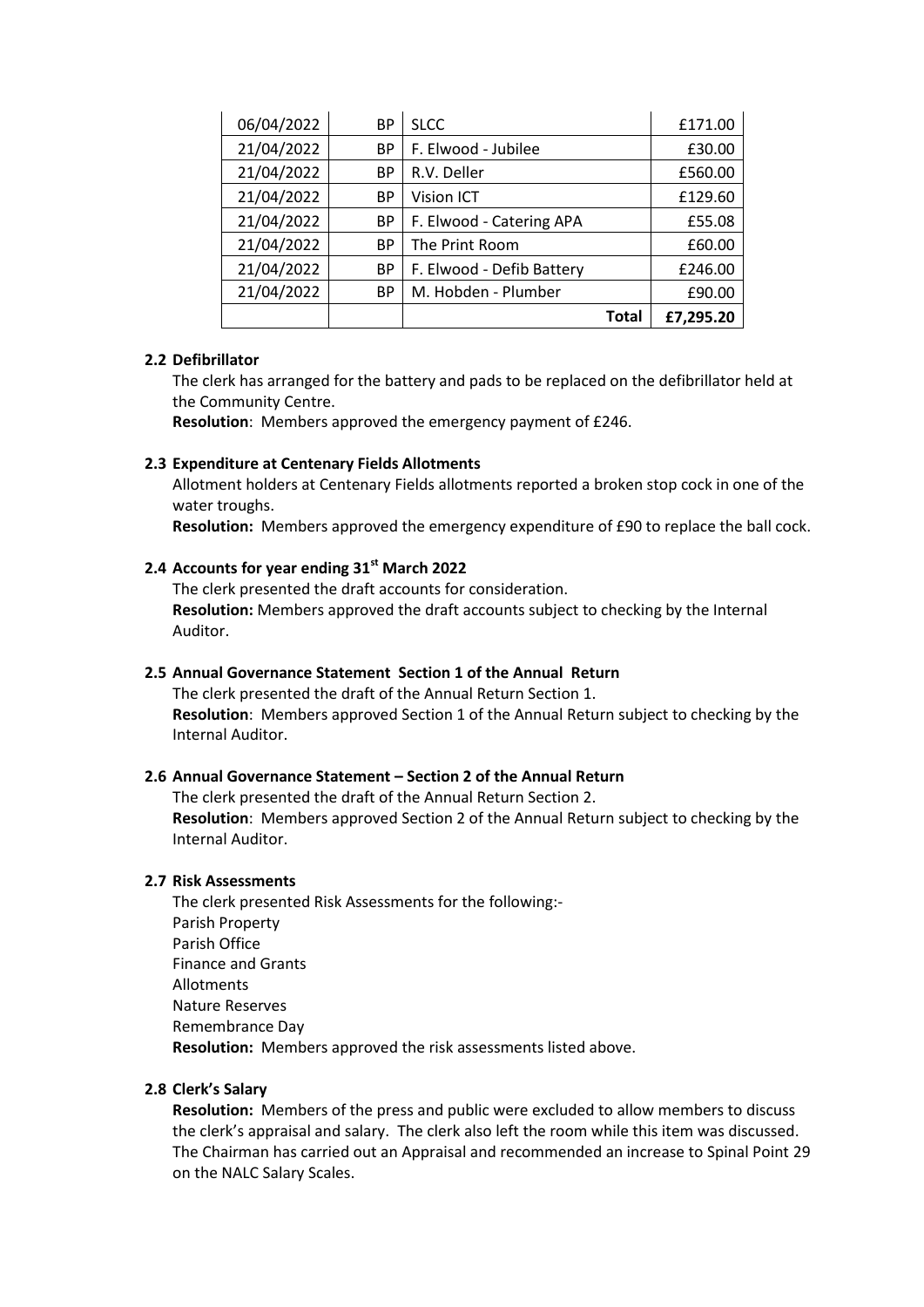**Resolution:** The clerk will move to spinal point 29 which equates to an annual salary of £16,743. This increase will take effect from  $1<sup>st</sup>$  May 2022. This will be reviewed annually in future.

#### **3 GRANT APPLICATIONS**

None received.

#### **4 PARISH FACILITIES AND CRIME REPORT**

#### **4.1 Allotments**

The clerk reported that most allotments are being looked after at both sites. She has sent a letter to a few tenants to remind them about their obligation to keep their plots free from weeds. The working party at Centenary Fields was well attended. There is an issue with the track which leads to the allotments. The boundary fence is in a poor state of repair. The clerk has made some enquiries and it appears the fence is the responsibility of Cala Homes who took over responsibility for the communal areas of the Glebe Close development.

**Resolution:** The clerk will contact Cala Homes to report the broken fence.

#### **4.2 Lingfield Nature Reserves**

The committee of Lingfield Nature Reserves has confirmed they would like a 25 year lease on our portion of the land to match the length of lease being arranged on the land owned by Tandridge District Council.

**Resolution:** Members approved a lease renewal of 25 years. **Action:** The clerk will instruct Roger Taylor. The estimated fee is £765 plus VAT.

#### **4.3 Report from PCSO Conrad Cheeseman**

Conrad was unable to supply a report this month.

#### **5 COMMUNITY EVENTS**

#### **5.1 Queen's Platinum Jubilee Event**

Members noted receipt of the notes from a meeting held on  $6<sup>th</sup>$  April 2022 and approved decisions taken by the working party.

### **6 NEIGHBOURHOOD PLAN**

The Steering Group is still on track for the informal consultation meeting in June. The Steering Group is arranging a meeting with the officer at TDC who is responsible for Neighbourhood Planning. They are seeking clarification about the types of consultation required. If there is an extra step to accommodate their requirements this may push the timescale for completion of the plan to November. TDC has previously stated that the Steering Group has made no contact for two years. This statement is untrue.

#### **7 HIGHWAYS AND ENVIRONMENT**

#### **7.1 Replacement Skate Ramp**

We have previously applied to TDC for CIL funds to replace the skate ramp. However, a key person at TDC is off sick and the information they hold is crucial.

**Resolution:** Members agreed to put our application for CIL funds on hold.